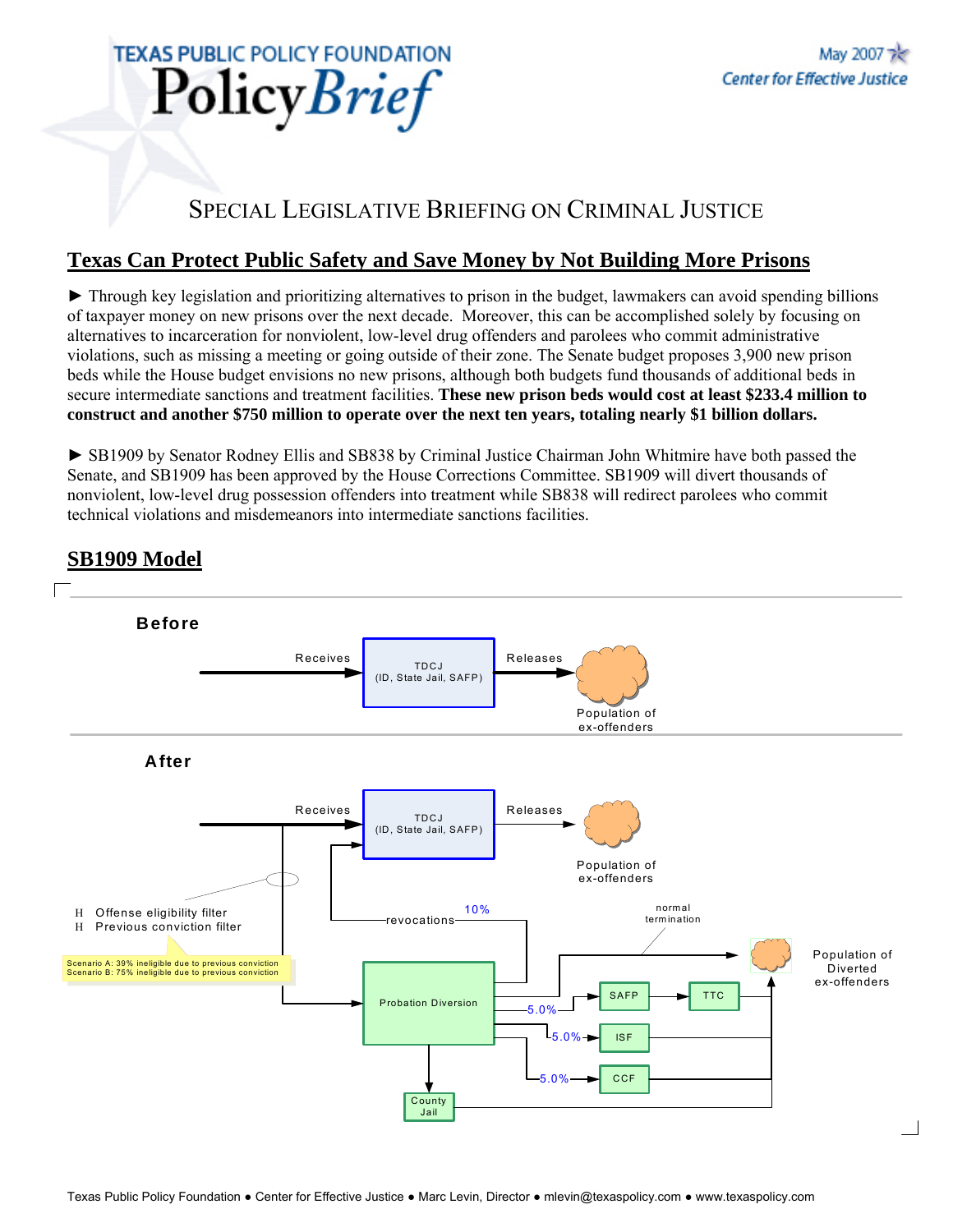

# **TPPF and LBB Figures Show Diversion Legislation Results in Significant Capacity Relief and Savings**

### *Texas Public Policy Foundation Estimates of Diversions 2003-2007*

#### **Had SB1909 and SB838 in Place From 2003 to 2007, We Would Be Well Under Capacity Today**

 $\Box$ 

SB838: 3,637……SB1909: 5,407……Total Diversions: 9,044

#### *Legislative Budget Board Projections 2008-2012*

**LBB Finds Total Prison Beds Saved in 2012 As a Result of SB1909 and SB838 Equals 19,954, Exceeding LBB's January Projection of 17,332 Bed Overflow by 2012** 

|                | January 2007 Forecast                            |                                  | Internal              | Decrease in Demand for<br>Prison/State Jail Capacity |                            |                                  |
|----------------|--------------------------------------------------|----------------------------------|-----------------------|------------------------------------------------------|----------------------------|----------------------------------|
| Fiscal<br>Year | <b>Incarceration</b><br>Population<br>Projection | Contract<br><b>Bed</b><br>Demand | Operating<br>Capacity | <b>Senate</b><br><b>Bill 838</b>                     | <b>Senate Bill</b><br>1909 | <b>House</b><br><b>Bill 1678</b> |
| 2008           | 155,652                                          | 4,818                            | 150,834               | 932                                                  | 1,916                      |                                  |
| 2009           | 158,632                                          | 7,798                            | 150,834               | 3,203                                                | 6,868                      |                                  |
| 2010           | 161,288                                          | 10,454                           | 150,834               | 5,227                                                | 9,019                      |                                  |
| 2011           | 163,812                                          | 12,978                           | 150,834               | 6,634                                                | 10,008                     | 490                              |
| 2012           | 167,182                                          | 16,348                           | 150,834               | 7,773                                                | 10,778                     | 1,403                            |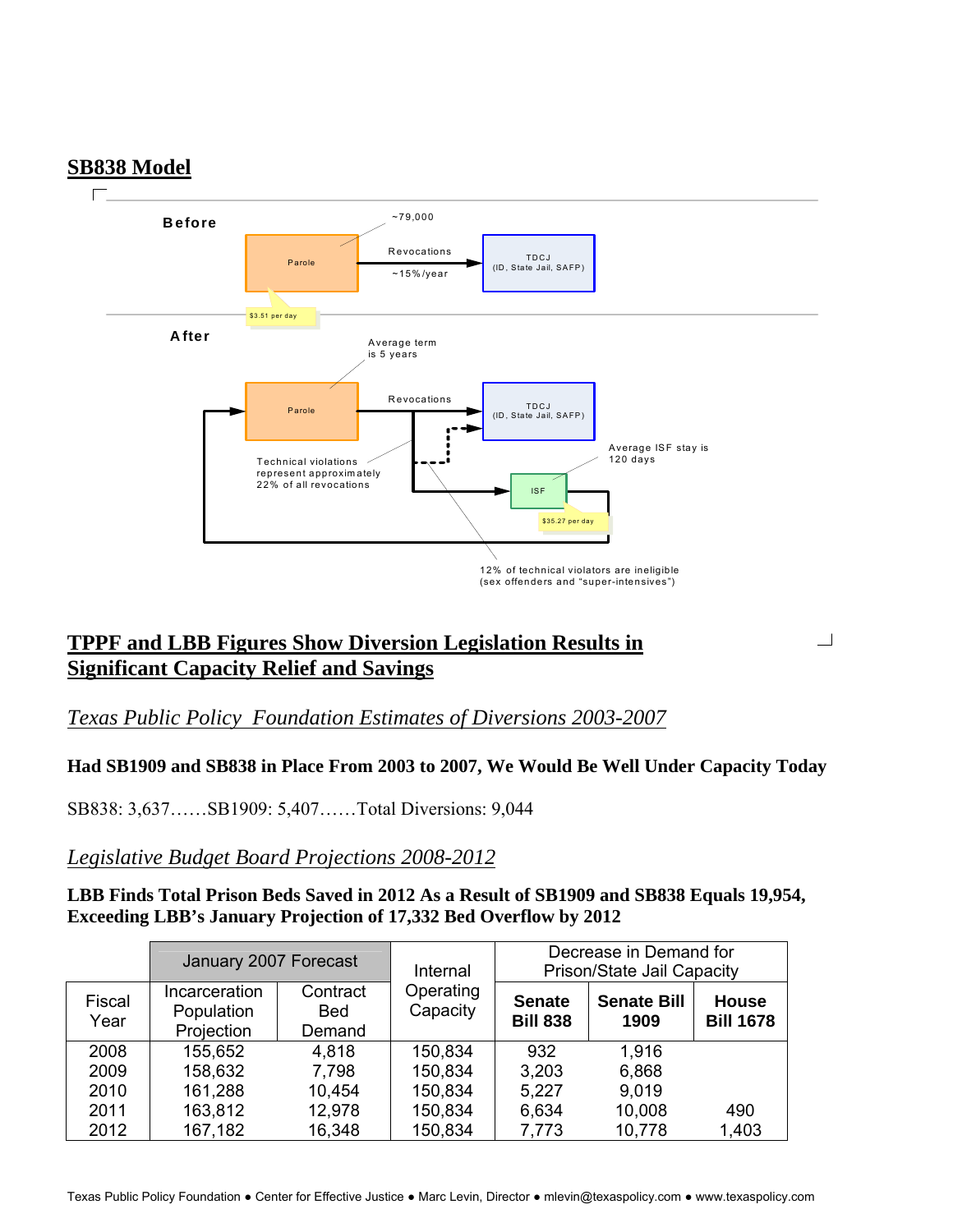► The LBB fiscal note indicates that SB1909 will produce net savings of \$112.3 million to the state this biennium, \$243.1 million in the 2010-11 biennium, and \$493.5 million through 2012. The fiscal note also states that this bill would divert 7,693 low level drug possession offenders who have not previously committed another type of felony every year from prison into intensive treatment and probation. This estimate assumed that all drug possession offenders with a past felony would be excluded. In fact, the bill allows for, but does not require, the exclusion of a drug possession offender with a prior conviction of any crime other than drug possession or fine only traffic misdemeanor. The LBB also assumed that treatment would consist only of outpatient treatment at a cost of a \$3.64 per day for those offenders who cannot meet the requirement that they pay for their own treatment.

► In contrast, our estimates assume that, on average, offenders would be placed in 90 days of residential treatment at a rate of \$69 per day (Texas Department of State Health Services) following their average of 90 days of outpatient treatment. Like the LBB, we assumed that half of the offenders would be unable to pay these costs themselves. Also, our depiction of SB1909 above and calculations build in failure rates, whereby some of the offenders diverted to probation and treatment under SB1909 are revoked or placed in a facility like an ISF—for the first time, probation will have access to some of the 1,400 new ISF beds being budgeted. Accordingly, our estimated savings of \$80.6 million from 2003-2007 had this policy been in place are less than the LBB projection for both this reason and the fact that there will be more total diversions in future years due to the increased number of convictions every year. In all likelihood, the savings will be between \$80.6 million and the \$493.5 million forecasted by the LBB, but it is important to note that neither estimate includes the avoided cost of building new prisons. Just as importantly, the public policy goal of SB1909 is not simply to maximize savings, but to achieve those savings that are consistent with also providing for the types of diversions, including residential placement where necessary, to protect public safety and offer the intensive rehabilitation that is needed to keep some of the most severe drug addicts from re-offending.

### **2008-09 Budget Supports Diversion Strategies**

► The conference committee budget will provide significant resources to support the diversion strategies, ensuring that there is sufficient community-based capacity so that judges have the resources at their disposal needed to make the diversions effective.

| <b>Strategy</b>                          | <b>Senate</b>     | <b>House</b>                         |
|------------------------------------------|-------------------|--------------------------------------|
| <b>Probation Residential Treatment</b>   | 800 new beds      | 475 new beds, 125 mental health beds |
| <b>Substance Abuse Felony Punishment</b> | 1,800 new beds    | 800 new beds                         |
| Parole Halfway Houses                    | 600 new beds      | 150 new beds                         |
| <b>Intermediate Sanction Facilities</b>  | $1,400$ new beds  | $1,400$ new beds                     |
| In-Prison Therapeutic Treatment          | 1,500 beds/slots  | 400 beds/slots                       |
| <b>DWI</b> Treatment                     | 500 new beds      |                                      |
| Mental Health Pretrial Diversion         | 1,500 new clients | 1,500 new clients                    |
| <b>Probation Outpatient Treatment</b>    | 2,894 new clients | 5,500 new clients                    |
| State Jail Therapeutic Treatment         | 1,200 offenders   |                                      |
| Transfer of TYC Units                    | 1,200 beds        | 1,200 beds                           |

# **Recent Increase in Parole Rate and Better Utilization of County Jails and Private Facilities Relieve Capacity Pressures**

► The parole rate has increased from 26 percent to 31 percent. The last projections released by Legislative Budget Board in January 2007 were based on a 26 percent parole rate. Since then, the Board of Pardons and Paroles has enhanced its efforts to meet its own guidelines for the parole of nonviolent, low-risk offenders. According to the Council of State Governments report by Dr. Tony Fabelo, on ongoing 31 percent parole rate would itself clear out the backlog by 2012<sup>1</sup>, but more realistically, a historically realistic parole rate of 28 percent combined with key reforms

 $\overline{a}$ 

Texas Public Policy Foundation ● Center for Effective Justice ● Marc Levin, Director ● mlevin@texaspolicy.com ● www.texaspolicy.com

<sup>&</sup>lt;sup>1</sup> See http://justicereinvestment.org/files/TX%20mid-term%20report\_9%20final.pdf.